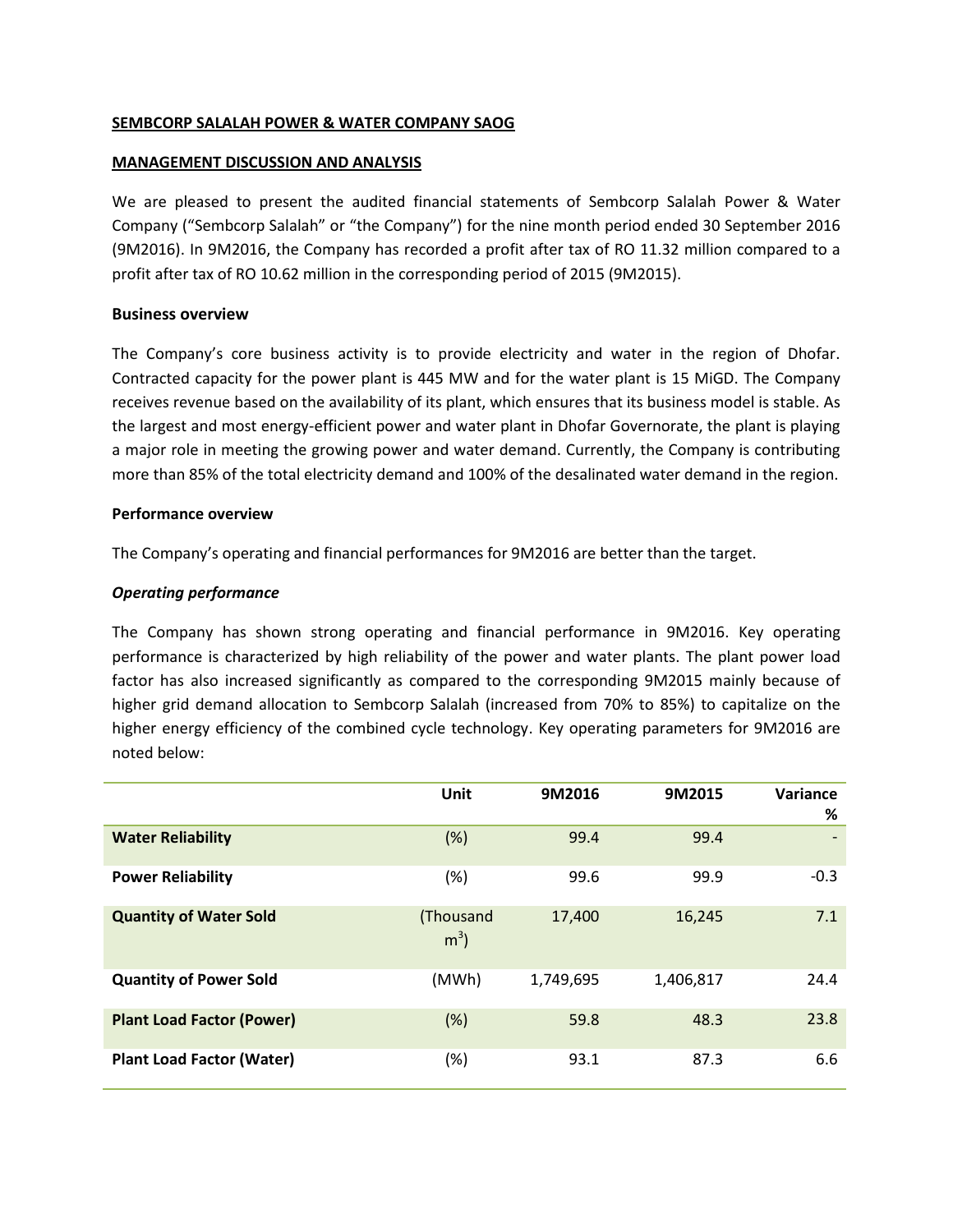# *Financial performance*



Key financial performance indicators are shown below:

# *9M2016 Profit after tax*

Profit after tax increased from RO 10.62 million in 9M2015 to RO 11.32 million in 9M2016. The significant variances are elaborated in the following waterfall chart.



A brief analysis and characteristics of the major components of the profit or loss is presented below: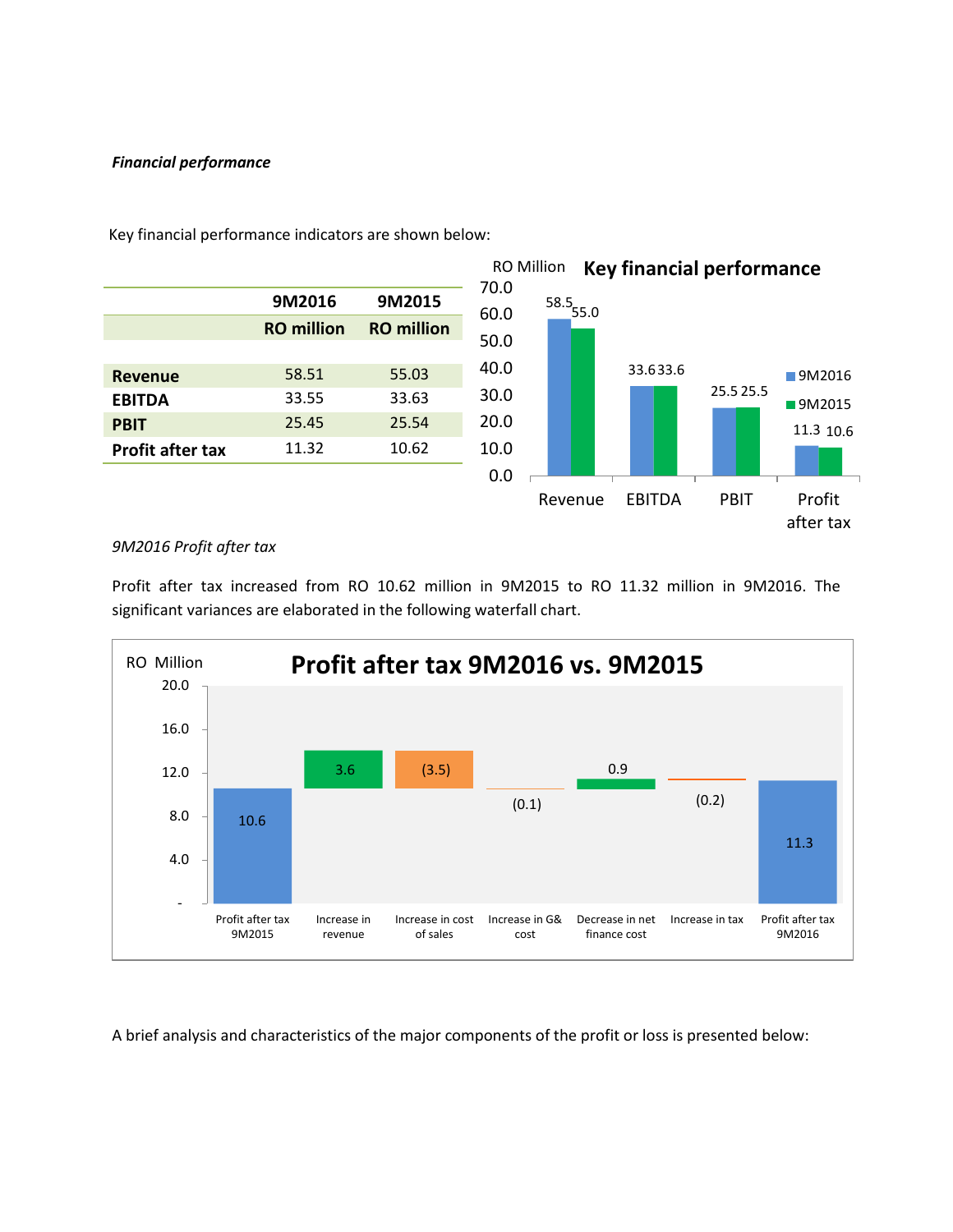#### *Revenue*

Power contributes 48% (excluding fuel charge), water 21% and fuel charge 31% to total revenue. Fuel charge revenue is a pass through and is calculated based on consumption of natural gas calculated by the Plant model. 9M2016 Revenue was increased by 6% as compared to the corresponding period last year. The increase was mainly due to higher plant load factor that resulted in increased fuel charge and variable energy charge revenue.

## *Cost of sales*

Cost of sales mainly comprises depreciation of property, plant and equipment, fuel cost and operation & maintenance (O&M) cost. Cost of sales has increased in comparison with the same period in 2015 as a result of higher O&M cost, fuel cost and Long Term Maintenance Agreement (LTMA) cost. Fuel cost increased due to increase in plant load factor and gas price indexation adjustment. As fuel cost is pass through in nature there





is a corresponding increase in fuel charge revenue as mentioned above. O&M cost and LTMA cost increased mainly due to higher maintenance activities and increase in factored fired hours respectively as compared to the last year.

# *Net finance cost*

Net finance cost decreased in 9M2016 compared to 9M2015 due to the scheduled repayment of part of the term loan in line with its financing documents.